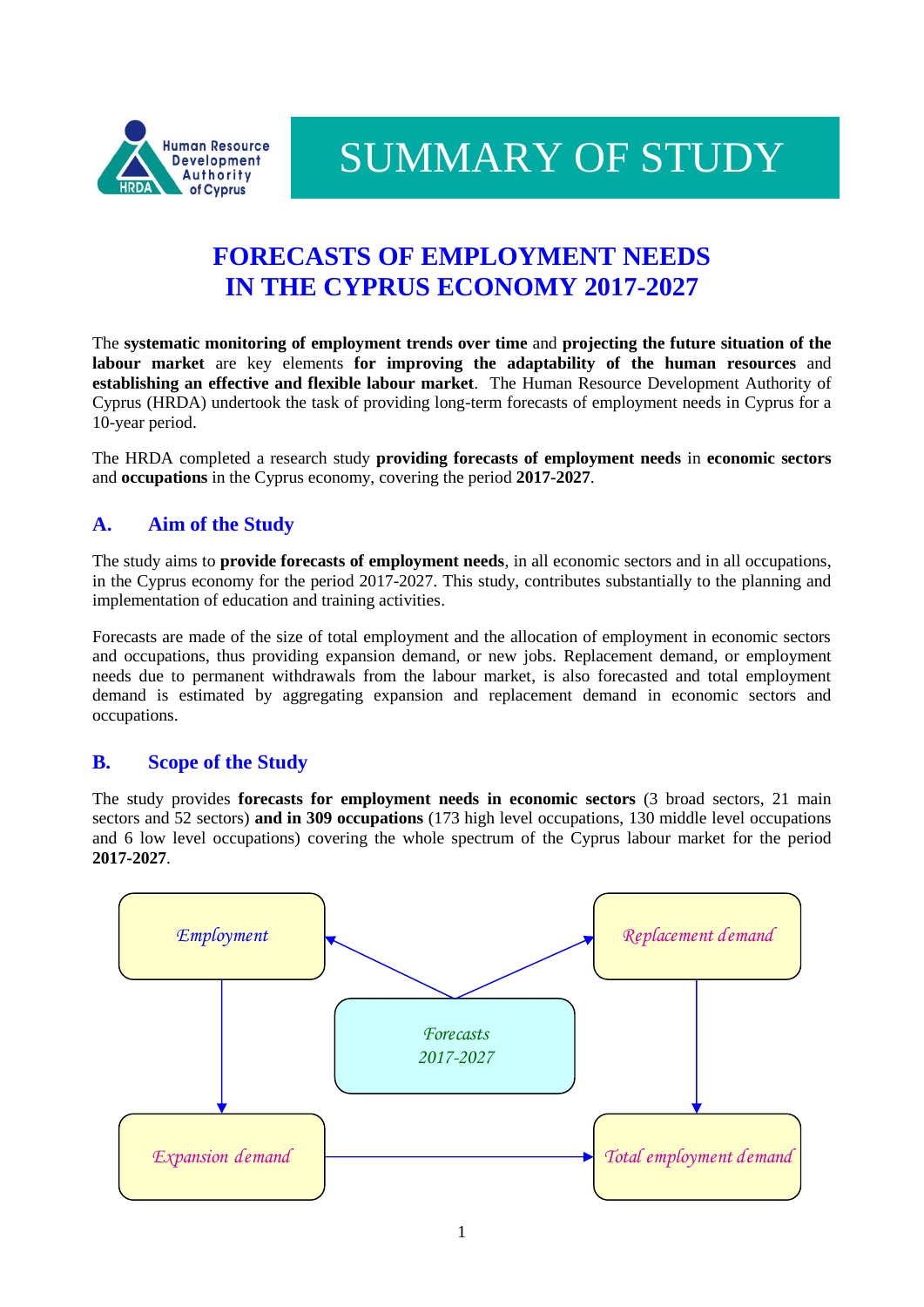## **C. Methodology**

The methodology has been developed by the HRDA and is based on its extensive experience in providing employment forecasts as well as on similar methodologies, which have been developed in European countries and the USA.

It must be noted that the **forecasts cover only employment demand** in economic sectors and occupations and **do not cover the respective supply,** which consists of unemployment, new entrants to the labour market, outflows from the educational system and net migration.

In order to produce the employment forecasts**, the strategic objectives of Cyprus were taken into account**, as these were expressed through the various programming documents. As a consequence, specific **assumptions and working scenarios** were adopted.

#### *ASSUMPTIONS AND WORKING SCENARIOS*

- Differentiation, upgrading and further promotion of the tourist product of Cyprus, enriching it with alternative forms of tourism and mitigation of seasonality.
- Development of a casino resort, which will include the construction of a multi-themed casino, a luxury hotel and quality restaurants, and opening of four satellite casinos.
- Development of specific economic sectors and occupations as a result of the envisaged exploitation of the hydrocarbon reserves in the Exclusive Economic Zone of Cyprus.
- Further promotion of the green economy, focusing on increasing the use of renewable energy sources, rational use of resources, better waste management, reduced carbon emissions and utilisation of recycled water.
- Further development and modernisation of professional services (legal, financial and accounting) and promotion of Cyprus as an international business centre.
- Increase of investments and modernisation of the education sector, with an emphasis in Tertiary education.
- Further development of health and social care services, following the implementation of the National Health System, the continuing ageing of the population and the efforts to attract patients from abroad taking advantage of the climatic and environmental conditions of Cyprus.
- Promotion of the merchant shipping sector, with an emphasis on improving the services and the existing infrastructure, strengthening the competitiveness of Cypriot ports and enhancing the international reputation of the Cyprus flag.
- Promotion of research, technology and innovation through strengthening infrastructures, increasing the number of researchers and strengthening the ability of firms to develop innovative activities.
- Provision of support in the construction sector, with an emphasis on contemporary building design with high energy efficiency.
- Support of the primary sector, development of the rural economy and agricultural products, as well as support of the fishery and aquaculture sector.
- Further promotion and utilisation of information and communication technologies in all economic sectors and across the whole range of business activities.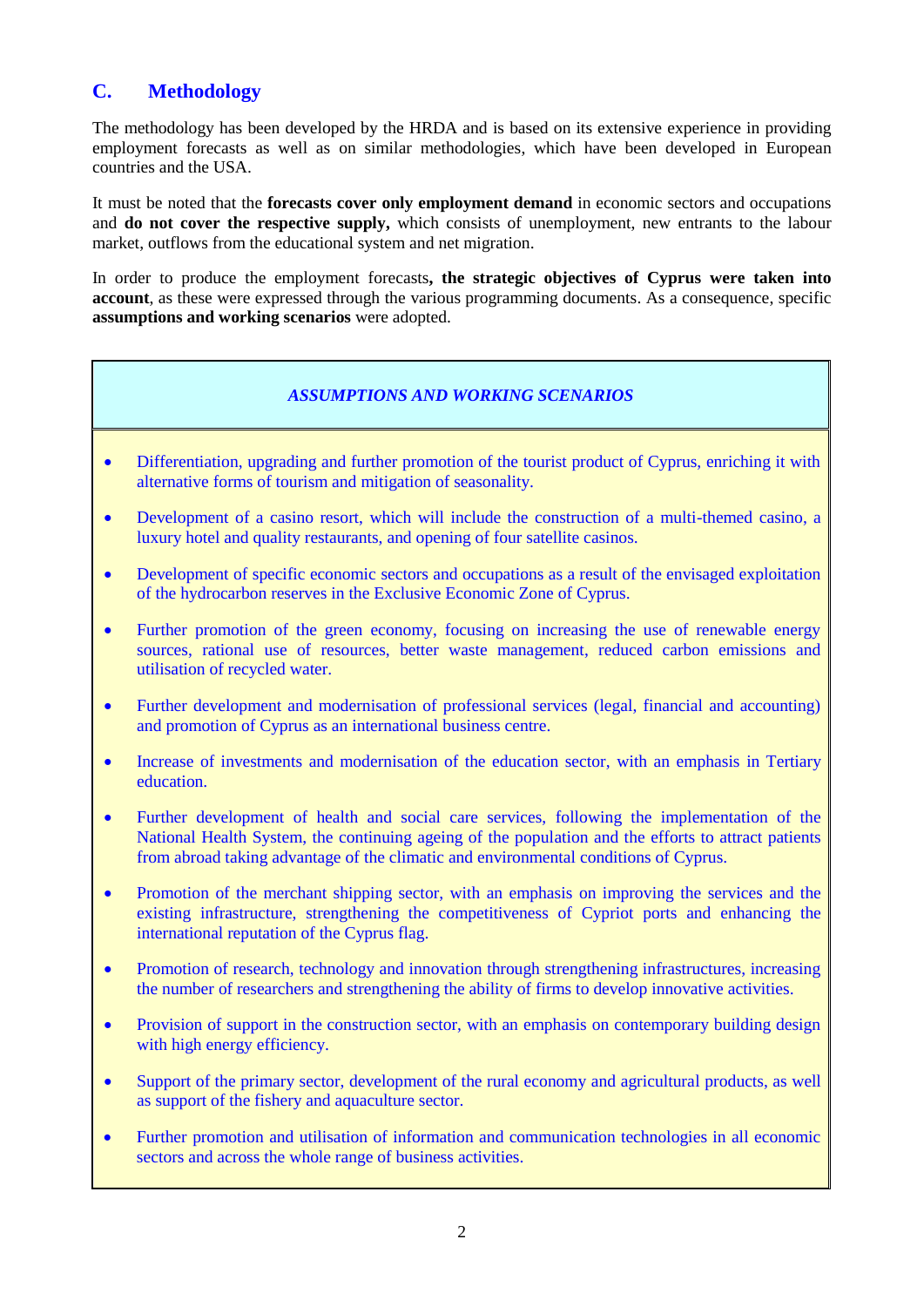#### **D. Total Employment**

**Total employment in the period 2017-2027** is forecasted to exhibit an **upward trend** recovering gradually from the consequences of the recent economic crisis. It is forecasted that during the decade **2017-2027** employment will **increase** by **77.952 persons or 21,0%**. It is noted that **total employment from 2011** (398.214 persons) **until 2015** (358.202 persons) had a **significant drop as a result of the economic crisis** (decrease by -40.012 persons or -10,0%) while in **2016**, for the first time since the economic crisis, employment **rebounded** reaching **363.060 persons** (increase by 4.858 persons or 1,4% compared to 2015).



**Annual employment demand** for the period **2017-2027** will reach **15.804 persons** with an **average annual rate of 3,9%**. Expansion demand, or new jobs, is forecasted to be 7.797 persons or 1,9% per year and will be slightly lower than the employment needs due to permanent withdrawals from the labour market which will be 8.007 persons or 2,0% per year.



**ANNUAL AVERAGE TOTAL EMPLOYMENT DEMAND**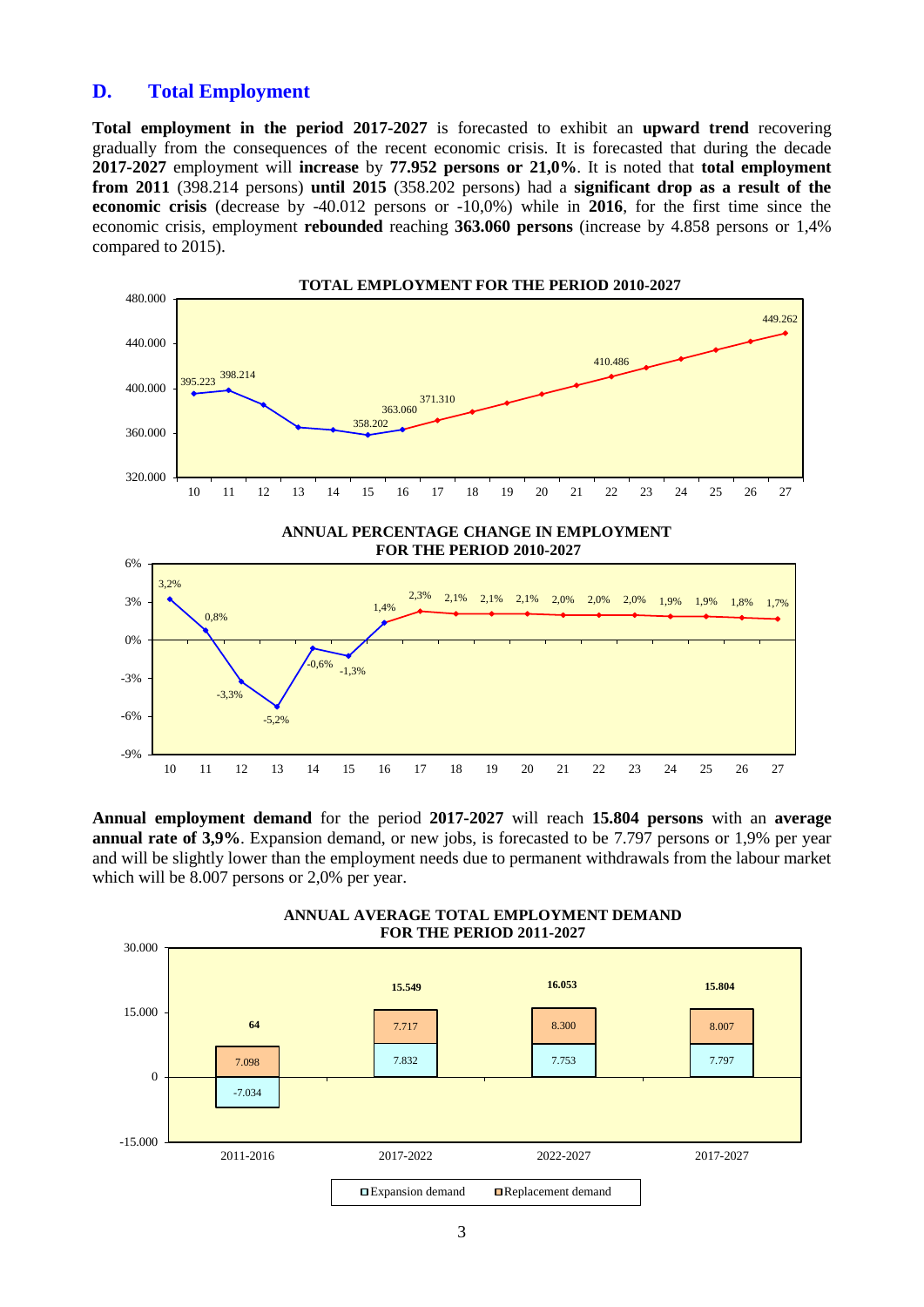### **E. Economic sectors**

**The vast majority of employed persons** will continue to be in the **tertiary sector** showing a **significant increase**. As a result, more than **8 out of 10 persons** will be employed in the **tertiary sector, reflecting the dependence of the Cyprus economy on Services**.



**EMPLOYMENT FORECASTS IN BROAD ECONOMIC SECTORS**





Among the **economic sectors** with the **highest employment demand, 10 sectors** belong to the **tertiary sector**, **2** to the **secondary sector** and **1** to the **primary sector**.

*SECTORS WITH THE HIGHEST EMPLOYMENT DEMAND*

- **Retail trade (1.797 persons or 4,1% per year)**
- **Food and beverage service activities (1.588 persons or 6,5% per year)**
- **Education (1.224 persons or 3,9% per year)**
- **Health and social work activities (1.131 persons or 4,9% per year)**
- **Construction (1.084 persons or 3,3% per year)**
- **Legal and accounting activities (934 persons or 5,2% per year)**
- **Accommodation (882 persons or 5,6% per year)**
- **Wholesale trade (858 persons or 4,1% per year)**

 $\overline{a}$ 

- **Public administration and defence (820 persons or 2,7% per year)**
- **Arts, entertainment and recreation (477 persons or 6,1% per year)**
- **Other service activities<sup>1</sup> (453 persons or 3,6% per year)**
- **Agriculture, forestry and fishing (435 persons or 3,1% per year)**
- **Manufacture of food, beverages and tobacco products (334 persons or 3,3% per year)**

<sup>&</sup>lt;sup>1</sup> Activities of business, employers and professional membership organisations, Activities of trade unions, Repair of computers and communication equipment, Repair of personal and household goods, Other personal service activities.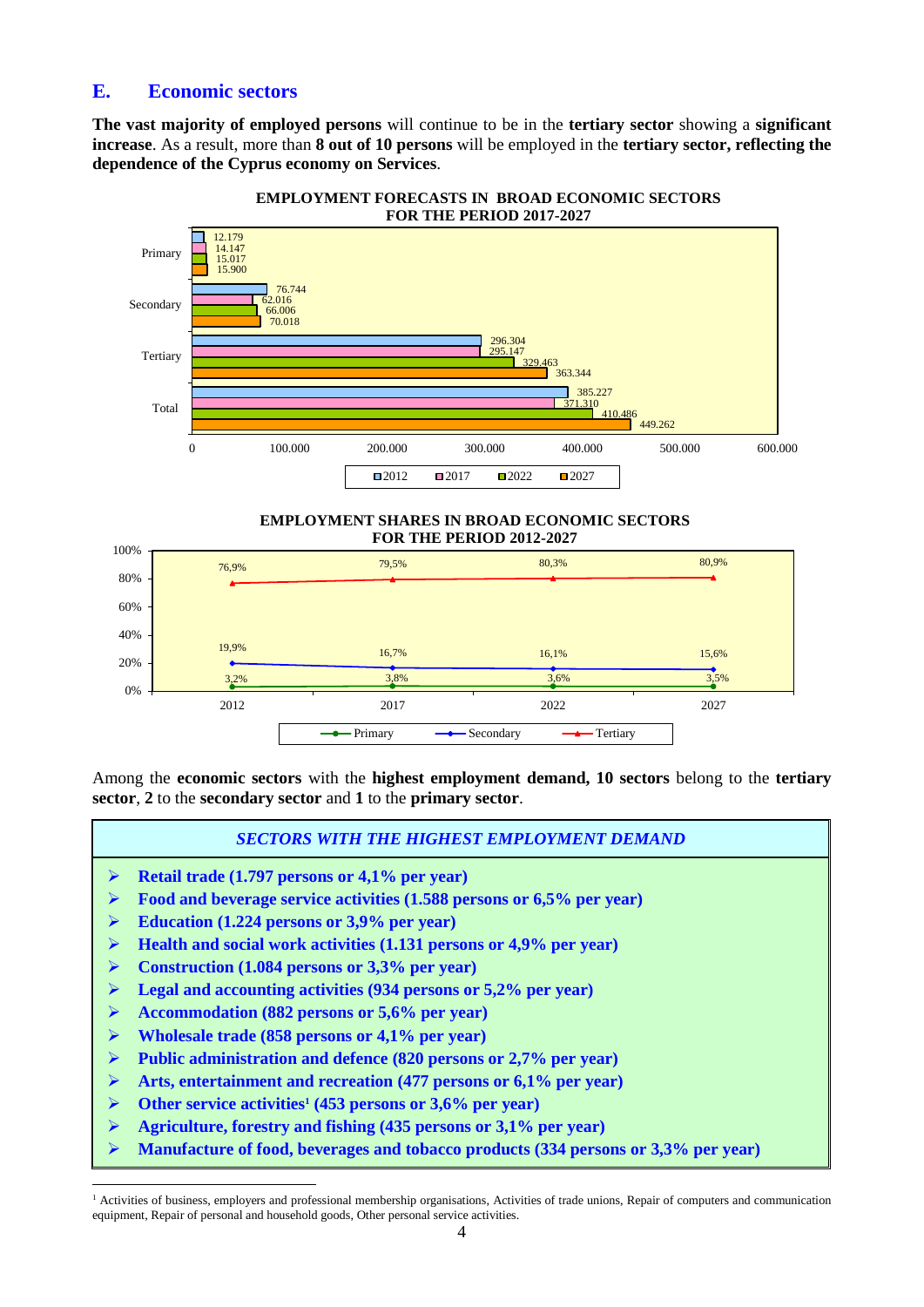## **F. Occupations**

**An increase in employment** is expected **for all three broad occupational categories**. **Almost half of employed persons** will continue to be in **middle level occupations** (occupations that require secondary level education) while **1 in 3 employed persons** will be in **high level occupations** (occupations that require tertiary level education).



**EMPLOYMENT SHARES IN BROAD OCCUPATIONAL CATEGORIES FOR THE PERIOD 2012-2027**



Among the **high level occupations** with the **highest employment demand, 14 occupations** belong to **Professionals**, **6** to **Technicians and associate professionals** and **3** to **Managers**.

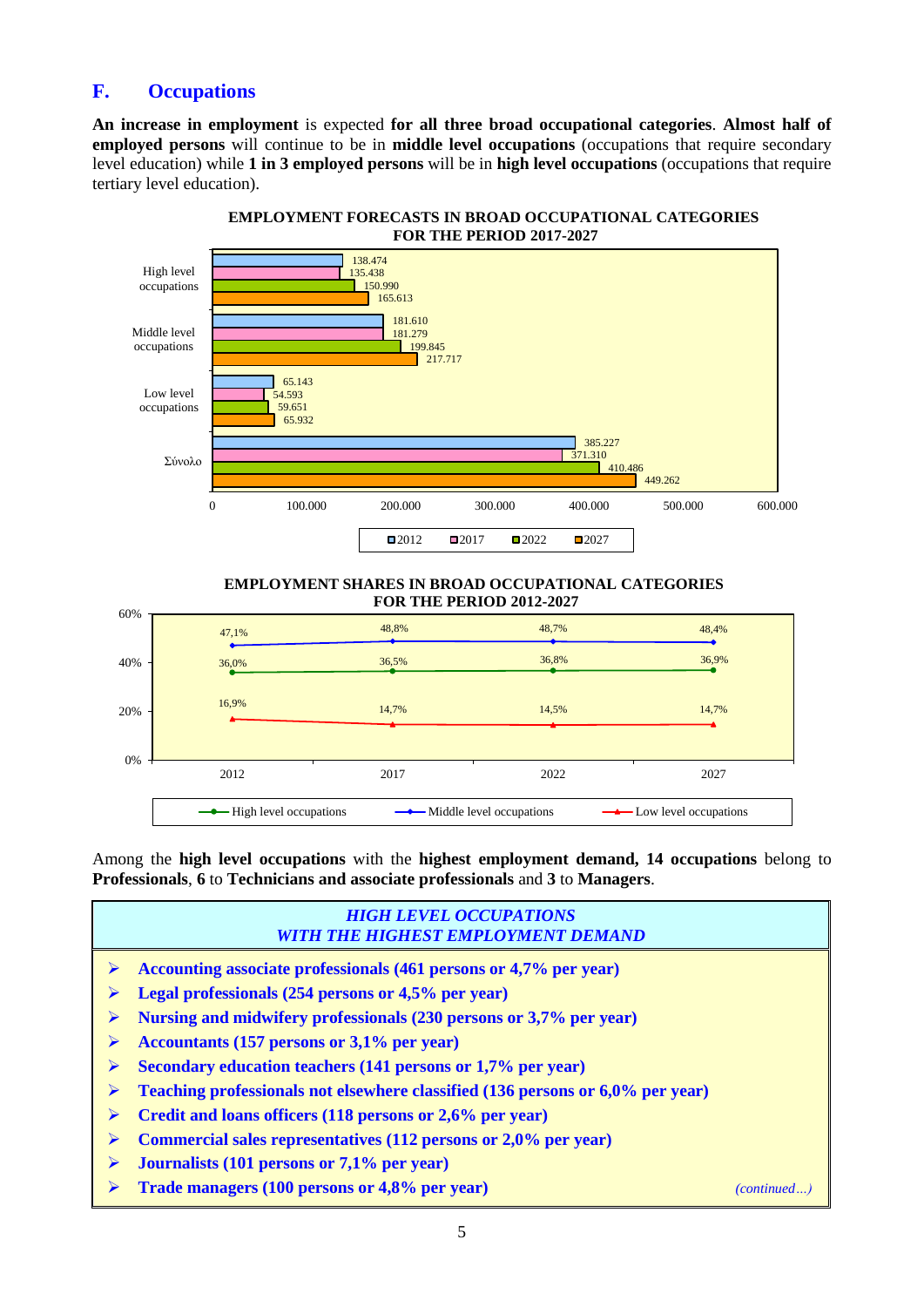#### *HIGH LEVEL OCCUPATIONS WITH THE HIGHEST EMPLOYMENT DEMAND*

- **Applications programmers (97 persons or 3,4% per year)**
- **Primary school teachers (96 persons or 2,0% per year)**
- **Construction supervisors (89 persons or 3,4% per year)**
- **Medical doctors (88 persons or 3,2% per year)**
- **Financial and insurance services branch managers (87 persons or 5,2% per year)**
- **Other language teachers (81 persons or 6,1% per year)**
- **Armed forces (75 persons or 1,6% per year)**
- **Sales and marketing managers (73 persons or 3,9% per year)**
- **University and higher education teachers (73 persons or 3,4% per year)**
- **Administrative and executive secretaries (71 persons or 1,9% per year)**
- **Civil engineering technicians (70 persons or 4,0% per year)**
- **Pharmacists (62 persons or 5,5% per year)**
- **Economists (58 persons or 6,8% per year)**
- **Dentists (56 persons or 5,0% per year)**

Among the **middle level occupations** with the **highest employment demand, 11 occupations** belong to **Service and sale workers**, **5** to **Craft workers**, **3** to **Clerks**, **2** to **Plant and machine operators and assemblers** and **1** to **Skilled agricultural, forestry and fishing workers**.

#### *MIDDLE LEVEL OCCUPATIONS WITH THE HIGHEST EMPLOYMENT DEMAND*

- **Cashiers and ticket clerks (617 persons or 6,6% per year)**
- **General office clerks (595 persons or 4,1% per year)**
- **Waiters (567 persons or 5,8% per year)**
- **Shop sales assistants (535 persons or 3,4% per year)**
- **Car, van and motorcycle drivers (288 persons or 3,8% per year)**
- **Material-recording and transport clerks (268 persons or 5,1% per year)**
- **House builders (251 persons or 3,7% per year)**
- **Cooks (244 persons or 4,7% per year)**
- **Secretaries (general) (234 persons or 4,1% per year)**
- **Heavy truck and bus drivers (228 persons or 4,0% per year)**
- **Shop keepers (203 persons or 3,6% per year)**
- **Hairdressers (189 persons or 4,3% per year)**
- **Police officers (172 persons or 3,4% per year)**
- **Beauticians (146 persons or 4,3% per year)**
- **Building caretakers (142 persons or 7,4% per year)**
- **Motor vehicle mechanics and repairers (138 persons or 3,5% per year)**
- **Information and communications technology installers and servicers (134 persons or 6,3% per year)**
- **Bartenders (114 persons or 5,1% per year)**
- **Child care workers (111 persons or 5,5% per year)**
- **Carpenters and joiners (110 persons or 3,9% per year)**
- **Market gardeners and crop growers (104 persons or 2,2% per year)**
- **Bakers, pastry-cooks and confectionery makers (103 persons or 4,1% per year)**